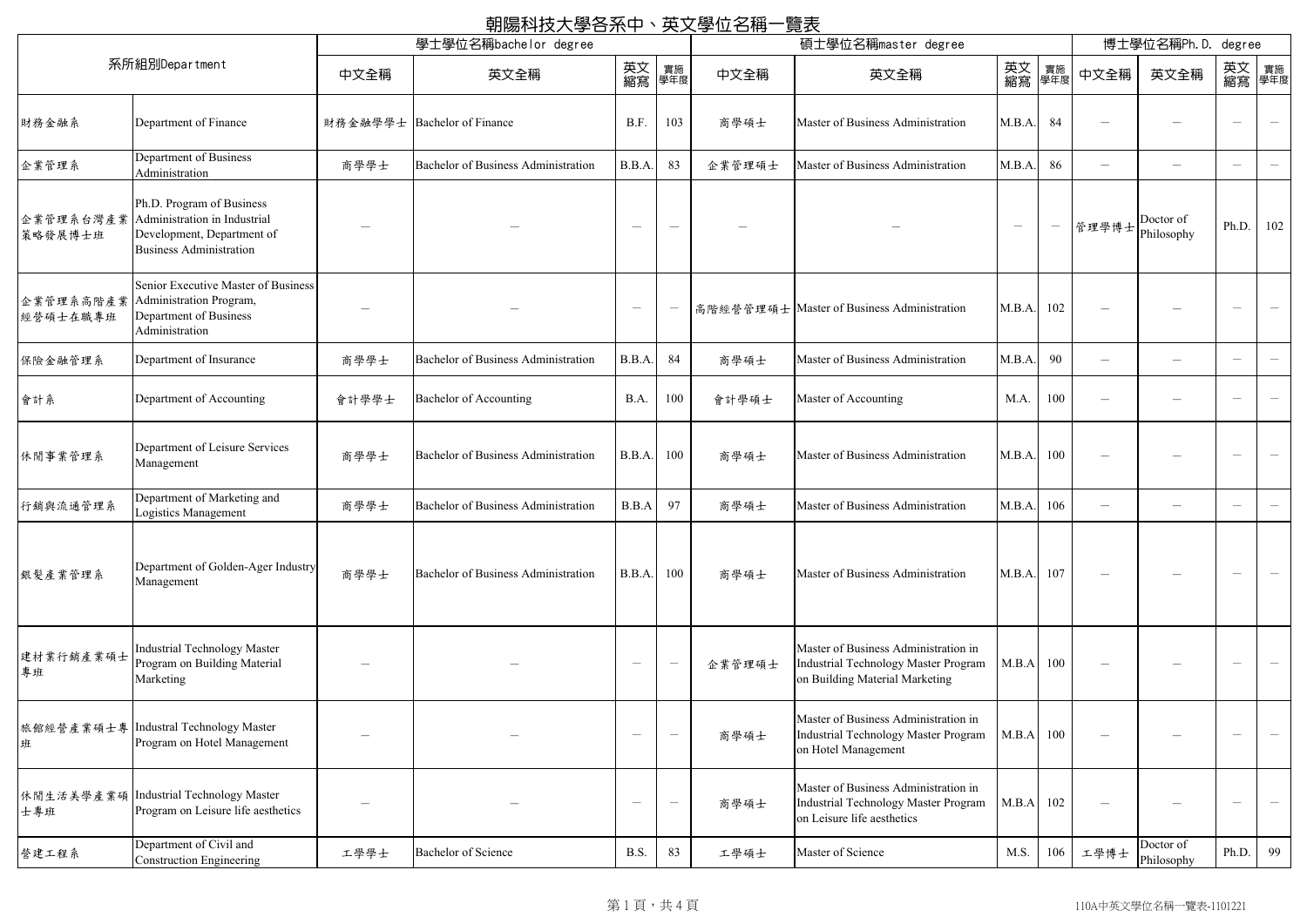|                     |                                                                                                  |                          | 朝陽科技大學各系中、英文學位名稱一覽表        |                                 |                                 |        |                                                                                                                         |                                 |                          |                                 |                                                                         |                                 |                                       |
|---------------------|--------------------------------------------------------------------------------------------------|--------------------------|----------------------------|---------------------------------|---------------------------------|--------|-------------------------------------------------------------------------------------------------------------------------|---------------------------------|--------------------------|---------------------------------|-------------------------------------------------------------------------|---------------------------------|---------------------------------------|
| 系所組別Department      |                                                                                                  | 學士學位名稱bachelor degree    |                            |                                 | 碩士學位名稱master degree             |        |                                                                                                                         |                                 | 博士學位名稱Ph.D.<br>degree    |                                 |                                                                         |                                 |                                       |
|                     |                                                                                                  | 中文全稱                     | 英文全稱                       | 英文<br>縮寫                        | 實施<br>學年度                       | 中文全稱   | 英文全稱                                                                                                                    | 英文<br>縮寫                        | 實施<br>學年度                | 中文全稱                            | 英文全稱                                                                    |                                 | 英文 <sub>實施</sub><br>縮寫 <sup>學年度</sup> |
| 工業工程與管理系            | Department of Industrial<br>Engineering and Management                                           | 工學學士                     | <b>Bachelor of Science</b> | B.S.                            | 100                             | 工學碩士   | Master of Science                                                                                                       | M.S.                            | 100                      | $\overline{\phantom{0}}$        |                                                                         | $\overline{\phantom{m}}$        |                                       |
| 應用化學系               | Department of Applied Chemistry                                                                  | 理學學士                     | <b>Bachelor of Science</b> | B.S.                            | 100                             | 理學碩士   | Master of Science                                                                                                       | M.S.                            | 100                      | $\overline{\phantom{0}}$        |                                                                         | $\overline{\phantom{a}}$        |                                       |
| 應用化學系化學技術<br>組      | Chemical Technology Program,<br>Department of Applied Chemistry                                  | 理學學士                     | <b>Bachelor of Science</b> | B.S.                            | 101                             |        |                                                                                                                         | $\overline{\phantom{a}}$        | $\overline{\phantom{a}}$ |                                 |                                                                         | $\hspace{0.1mm}-\hspace{0.1mm}$ |                                       |
| 組                   | 應用化學系生化科技 Biochemical Technology Program,<br>Department of Applied Chemistry                     | 理學學士                     | <b>Bachelor of Science</b> | B.S.                            | 101                             |        |                                                                                                                         | $\hspace{0.1mm}-\hspace{0.1mm}$ | $\overline{\phantom{m}}$ |                                 |                                                                         |                                 |                                       |
| 應用化學系生化科技<br>碩士班    | Master Program in Biochemical<br>Technology, Department of Applied<br>Chemistry                  | $\overline{\phantom{m}}$ |                            | $\overline{\phantom{m}}$        | $\overline{\phantom{m}}$        | 理學碩士   | Master of Science in Biochemical<br>Technology                                                                          | M.S.                            | 101                      | $\overline{\phantom{0}}$        |                                                                         | $\overline{\phantom{m}}$        |                                       |
| 應用化學系生化科技<br>博士班    | Ph.D. Program in Biochemical and<br>Environmental Technology,<br>Department of Applied Chemistry |                          |                            | $\hspace{0.05cm}$               | $\hspace{0.1mm}-\hspace{0.1mm}$ |        |                                                                                                                         | $\overline{\phantom{a}}$        | $\overline{\phantom{a}}$ | 理學博士                            | Doctor of<br>Philosophy in<br>Biochemical<br>Sciences and<br>Technology | Ph.D.                           | 102                                   |
| 環境工程與管理系            | Department of Environmental<br>Engineering and Management                                        | 工學學士                     | <b>Bachelor of Science</b> | B.S.                            | 105                             | 工學碩士   | Master of Science                                                                                                       | M.S.                            | 105                      | $\hspace{0.1mm}-\hspace{0.1mm}$ |                                                                         | $\overline{\phantom{m}}$        |                                       |
| 數位化產品設計產業<br>研發碩士專班 | Industrial Technology R&D Master<br>Program on Digitalization of<br>Product Design               |                          |                            | $\hspace{0.1mm}-\hspace{0.1mm}$ | $\hspace{0.1mm}-\hspace{0.1mm}$ | 工學碩士   | Master of Science in Industrial<br>Technology R&D Master Program on<br>Digitalization of Product Design                 | M.S.                            | 96                       |                                 |                                                                         |                                 |                                       |
| 民生化工產業研發碩<br>士專班    | Industrial Technology R&D Master<br>Program on Consumer Goods and<br><b>Chemical Industries</b>  |                          |                            |                                 | $\overline{\phantom{m}}$        | 理學碩士   | Master of Science in Industrial<br>Technology R&D Master Program on<br><b>Consumer Goods and Chemical</b><br>Industries | M.S.                            | 97                       |                                 |                                                                         |                                 |                                       |
| 生化科技產業研發碩<br>士專班    | Industrial Technology R&D Master<br>Program on Biochemical Sciences<br>and Technology            |                          |                            | $\overline{\phantom{0}}$        | $\hspace{0.1mm}-\hspace{0.1mm}$ | 生化科技碩士 | Master of Science in Industrial<br>Technology R&D Master Program on<br>Biochemical Sciences and Technology              | M.S.                            | 97                       |                                 |                                                                         |                                 |                                       |
| 綠色營建科技產業研發<br>碩士專班  | Industrial Technology R&D Master<br>Program on Green Construction and<br>Technology              |                          |                            | $\overline{\phantom{0}}$        | $\overline{\phantom{m}}$        | 工學碩士   | Master of Science in Industrial<br>Technology R&D Master Program on<br>Green Construction and Technology                | M.S.                            | 98                       |                                 |                                                                         | $\overline{\phantom{m}}$        |                                       |
| 木工機器產業研發碩<br>士專班    | Industrial Technology R&D Master<br>Program on Woodworking<br>Machinery Industry                 |                          |                            |                                 | $\hspace{0.1mm}-\hspace{0.1mm}$ | 工學碩士   | Master of Science in Industrial<br>Technology R&D Master Program on<br>Woodworking Machinery Industry                   |                                 | 99                       |                                 |                                                                         | $\overbrace{\phantom{12332}}$   |                                       |
| 綠色設計與生產管理<br>產業碩士專班 | <b>Industrial Technology Master</b><br>Program on Green Design and<br>Production Management      |                          |                            | $\overline{\phantom{0}}$        | $\hspace{0.1mm}-\hspace{0.1mm}$ | 工學碩士   | Master of Science in Industrial<br>Technology Master Program on Green<br>Design and Production Management               | M.S.                            | 101                      |                                 |                                                                         | $\hspace{0.1mm}-\hspace{0.1mm}$ |                                       |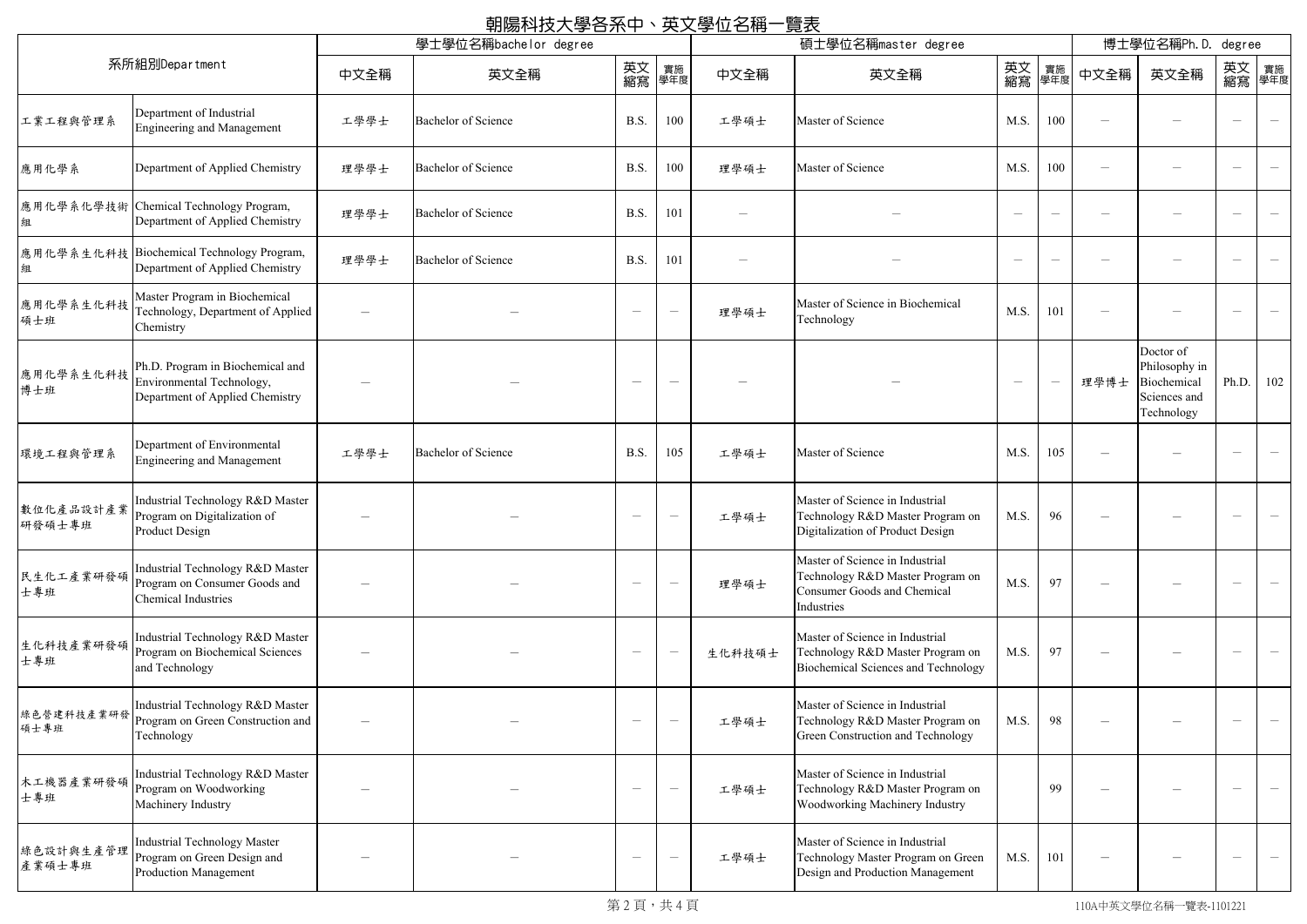| 朝陽科技大學各系中、英文學位名稱一覽表<br>學士學位名稱bachelor degree |                                                                                   |                                 |                                                  |                                 |                          |                          | 碩士學位名稱master degree                                                                                     |                                       |                                 |                          | 博士學位名稱Ph.D.<br>degree            |                                 |                                       |  |
|----------------------------------------------|-----------------------------------------------------------------------------------|---------------------------------|--------------------------------------------------|---------------------------------|--------------------------|--------------------------|---------------------------------------------------------------------------------------------------------|---------------------------------------|---------------------------------|--------------------------|----------------------------------|---------------------------------|---------------------------------------|--|
|                                              | 系所組別Department                                                                    | 中文全稱                            | 英文全稱                                             | 英文<br>縮寫                        | 實施<br>學年度                | 中文全稱                     | 英文全稱                                                                                                    | 英文 <sub>實施</sub><br>縮寫 <sup>學年度</sup> |                                 | 中文全稱                     | 英文全稱                             |                                 | 英文 <sub>實施</sub><br>縮寫 <sup>學年度</sup> |  |
| 健康農業技術與推廣<br>產業碩士專班                          | Industrial Technology Master<br>Program on Sustainable Agriculture                | $\hspace{0.1mm}-\hspace{0.1mm}$ |                                                  | $\overline{\phantom{m}}$        | $\overline{\phantom{m}}$ | 理學碩士                     | Master of Science in Industrial<br>Technology Master Program on<br>Sustainable Agriculture              | M.S.                                  | 103                             |                          |                                  | $\overline{\phantom{m}}$        | $\overline{\phantom{0}}$              |  |
| 建築系建築及都市設<br>計碩士班                            | Master Program in Architecture and<br>Urban Design, Department of<br>Architecture |                                 |                                                  | $\hspace{0.1mm}-\hspace{0.1mm}$ | $\overline{\phantom{m}}$ | 工學碩士                     | Master of ScienceM.S.                                                                                   |                                       | 101                             |                          |                                  | $\hspace{0.1mm}-\hspace{0.1mm}$ | $\overline{\phantom{0}}$              |  |
| 建築系建築及都市設<br>計博士班                            | Ph.D. Program in Architecture and<br>Urban Design, Department of<br>Architecture  |                                 |                                                  |                                 |                          |                          |                                                                                                         | $\hspace{0.1mm}-\hspace{0.1mm}$       | $\overline{\phantom{m}}$        |                          | Doctor of<br> 設計學博士   Philosophy | Ph.D.                           | 101                                   |  |
| 建築系                                          | Department of Architecture                                                        | 建築學學士                           | <b>Bachelor of Architecture</b>                  | B.Arch.                         | 83                       | $\overline{\phantom{0}}$ |                                                                                                         | $\overline{\phantom{a}}$              |                                 | $\overline{\phantom{m}}$ |                                  | $\hspace{0.1mm}-\hspace{0.1mm}$ | $\overline{\phantom{0}}$              |  |
| 建築系建築組                                       | Architectural Program, Department<br>of Architecture                              | 建築學學士                           | <b>Bachelor of Architecture</b>                  | B.Arch.                         | 101                      | $\overline{\phantom{0}}$ |                                                                                                         | $\overline{\phantom{0}}$              | $\overline{\phantom{a}}$        |                          |                                  |                                 | $\overline{\phantom{m}}$              |  |
| 建築系室內設計組                                     | Interior Design Program,<br>Department of Architecture                            | 設計學士                            | <b>Bachelor of Fine Arts</b>                     | B.F.A.                          | 101                      | $\equiv$                 |                                                                                                         | $\hspace{0.1mm}-\hspace{0.1mm}$       | $\hspace{0.1mm}-\hspace{0.1mm}$ |                          | $\overline{\phantom{0}}$         | $\overline{\phantom{m}}$        | $\overline{\phantom{0}}$              |  |
| 工業設計系                                        | Department of Industrial Design                                                   | 設計學士                            | Bachelor of Industrial Design                    | B.I.D.                          | 83                       | 設計碩士                     | Master of Design                                                                                        | M.Des.                                | 98                              |                          |                                  | $\hspace{0.1mm}-\hspace{0.1mm}$ | $\overline{\phantom{0}}$              |  |
| 視覺傳達設計系                                      | Department of Visual<br><b>Communication Design</b>                               | 藝術學學士                           | Bachelor of Fine Arts in Graphic Design   B.F.A. |                                 | 100                      | 設計碩士                     | Master of Design                                                                                        | M.Des.                                | 103                             |                          |                                  |                                 | $\overline{\phantom{m}}$              |  |
| 景觀及都市設計系                                     | Department of Landscape and Urban<br>Design                                       | 景觀學士                            | Bachelor of Landscape Architecture               | B.L.A.                          | 98                       | 景觀碩士                     | Master of Landscape Architecture                                                                        | M.L.A.                                | 104                             |                          |                                  | $\hspace{0.1mm}-\hspace{0.1mm}$ | $\overline{\phantom{0}}$              |  |
| 士專班                                          | 視覺創意產業研發碩  Industrial Technology R&D Master<br>Program on Visual Creation         | $\hspace{0.1mm}-\hspace{0.1mm}$ |                                                  | $\hspace{0.1mm}-\hspace{0.1mm}$ | $\overline{\phantom{m}}$ | 設計碩士                     | Master of Design in Industrial<br>Technology R&D Master Program on<br>Visual Creation                   | M.Des.                                | 98                              |                          |                                  | $\hspace{0.1mm}-\hspace{0.1mm}$ | $\overline{\phantom{m}}$              |  |
| 優質化產品設計產業<br>研發碩士專班                          | Industrial Technology R&D Master<br>Program on Product Design for<br>Excellence   |                                 |                                                  |                                 | $\overline{\phantom{m}}$ | 設計碩士                     | Master of Design in Industrial<br>Technology R&D Master Program on<br>Product Design for Excellence     | M.Des.                                | 98                              |                          |                                  | $\hspace{0.1mm}-\hspace{0.1mm}$ | $\overline{\phantom{0}}$              |  |
| 文化創意產業研發碩<br>士專班                             | Industrial Technology R&D Master<br>Program on Cultural Creative<br>Industry      | -                               |                                                  | $\overline{\phantom{m}}$        | $\overline{\phantom{m}}$ | 設計碩士                     | Master of Design in Industrial<br>Technology R&D Master Program on<br><b>Cultural Creative Industry</b> | M.Des.                                | 99                              |                          |                                  | $\overline{\phantom{m}}$        | $\overline{\phantom{0}}$              |  |